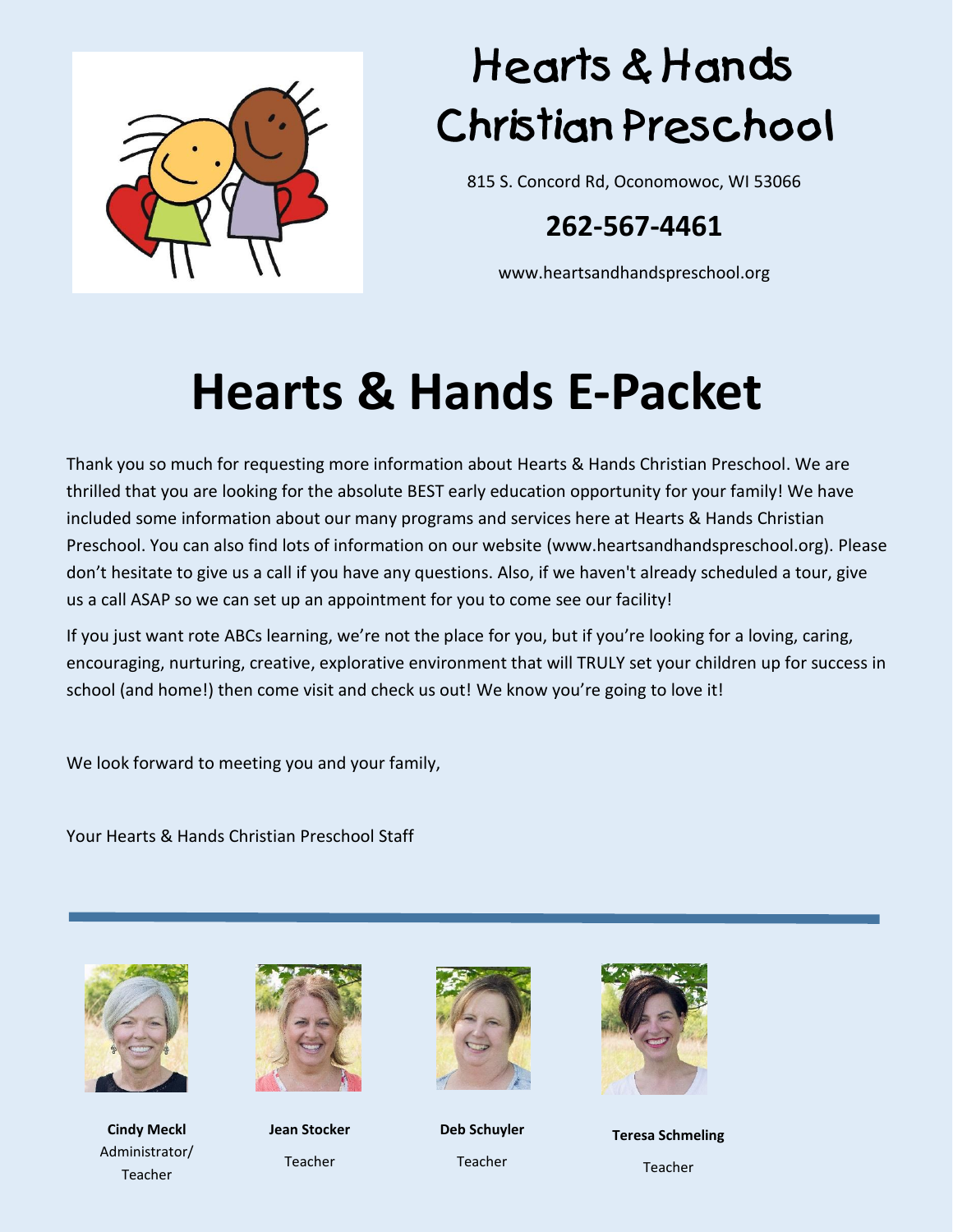#### **2.5 -year -Old Program**

Our 2.5 year olds are so ready to learn how to be "big -kids" (i.e. —preschoolers.) The days in this classroom are structured to prep them for the Preschool classes. They have daily circle time, arts & crafts, stories, songs, dancing, outside time, and lots and lots of POTTY TRAINING!!! Yes, that's right…. learning to use the potty is an important life skill essential to developing independence, and our teachers are PRO's at partnering with you on this. (Note: potty training is NOT required for ANY of our classes. ) Teachers focus on offering play -based activities that will enhance developmental, spiritual, and physical growth. They also emphasize Christian values to help develop the social and emotional skills of the children .









Our Preschool class rooms are focused on play -based activities to ensure the development of the whole child: socially, physically, emotionally, spiritually and intellectually ! This class focuses on enhancing your child's confidence and independence by providing activities to help them become problem solvers and life -long learners. Social skills are developed and nurtured as your preschooler is learning how to be a good friend. Christian values are emphasized through all our programs.









*"For the past three years, we've been a Hearts & Hands family. After our first visit to the school, we knew it was a perfect fit for our kiddos. Why you might ask? Well, here are just a few reasons why we have been thrilled by our choice to send our kids to Hearts and Hands Christian Preschool.* 

*– The school is located on a beautiful property, with endless amount of outdoor exploring for the kids. If possible, they get the kids outside every day.*

*– Their days have a perfect balance of routine and flexibility for kids, which is great for growing minds and active little bodies.*

*– Once a week, children have the opportunity to stay for lunch bunch (lunch with the teachers/peers) once a week (until 1:00 pm). This allows them some extra time with peers and increases their stamina for 4K/5K.*

*– Something unique to their preschool is their monthly "pastor Dave time" up in the sanctuary. This is always a highlight for our girls. They sing a song and listen to a short story. Although simple, it really has an impact on their little hearts.*

*– Lastly, the teachers are rockstars!! The current teaching staff has been working together for ten years! They have the largest hearts and have a child first philosophy that is evident the second you walk in the door!!" – Caty S - mom of Cora, Bryn & Zoey*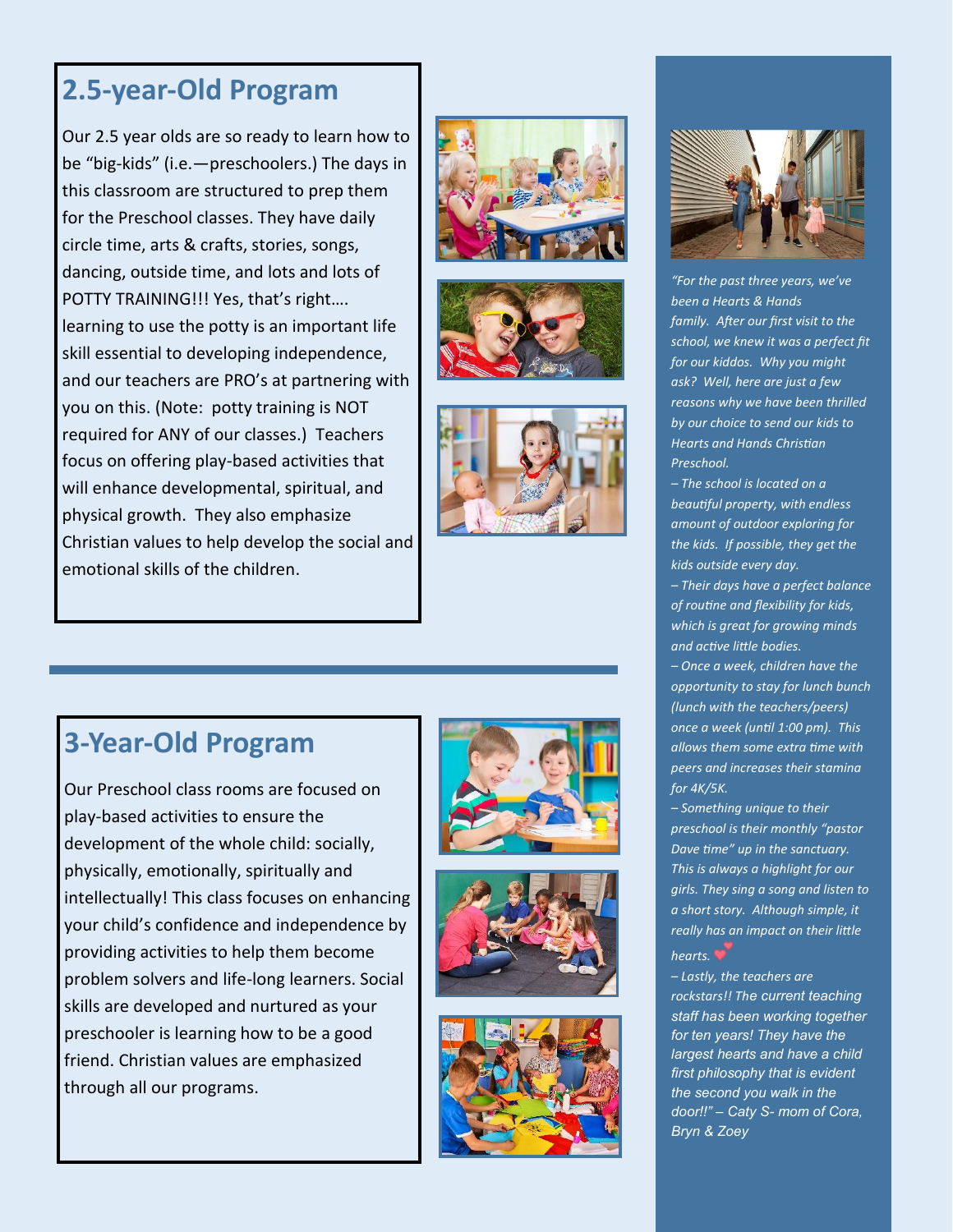#### **4-Year-Old Program**

Our 4-year Old class rooms are focused on school readiness. They focus on enhancing your child's confidence and independence by providing playbased activities to help them become problem solvers and life-long learners. Social skills are developed and nurtured as your preschooler is learning how to be a good friend. Classroom jobs introduce the concepts of responsibility and dependability to your child. Christian values are emphasized through all our programs.

#### **Friday Fun (ages 25 months – 4 years old)**

This 4- or 5-week class is offered in addition to our regularly scheduled preschool classes. This class is open to ALL children ages 25 months-4 years old. You do not need to be a part of our regular preschool program to attend.





**What a caring and loving environment. My daughter made sure she knew which day it was so she knew whether she would see the wonderful teachers. The activities and educational experiences are great, the preschool is the best! I only wish I had signed my daughter up earlier and had a conversation with the instructors to see if she was ready. An awesome place! Kelli C-B, mom of Emery & Arden** 



**Wonderful learning environment where everyone is welcome. The teachers are amazing and make learning fun for the kids through play. My girls love their school so much that they beg to go every day. The loving community that this preschool creates should be an example for other schools. I recommend 100%.**

**Kristen M., mom of Katelyn & Grace**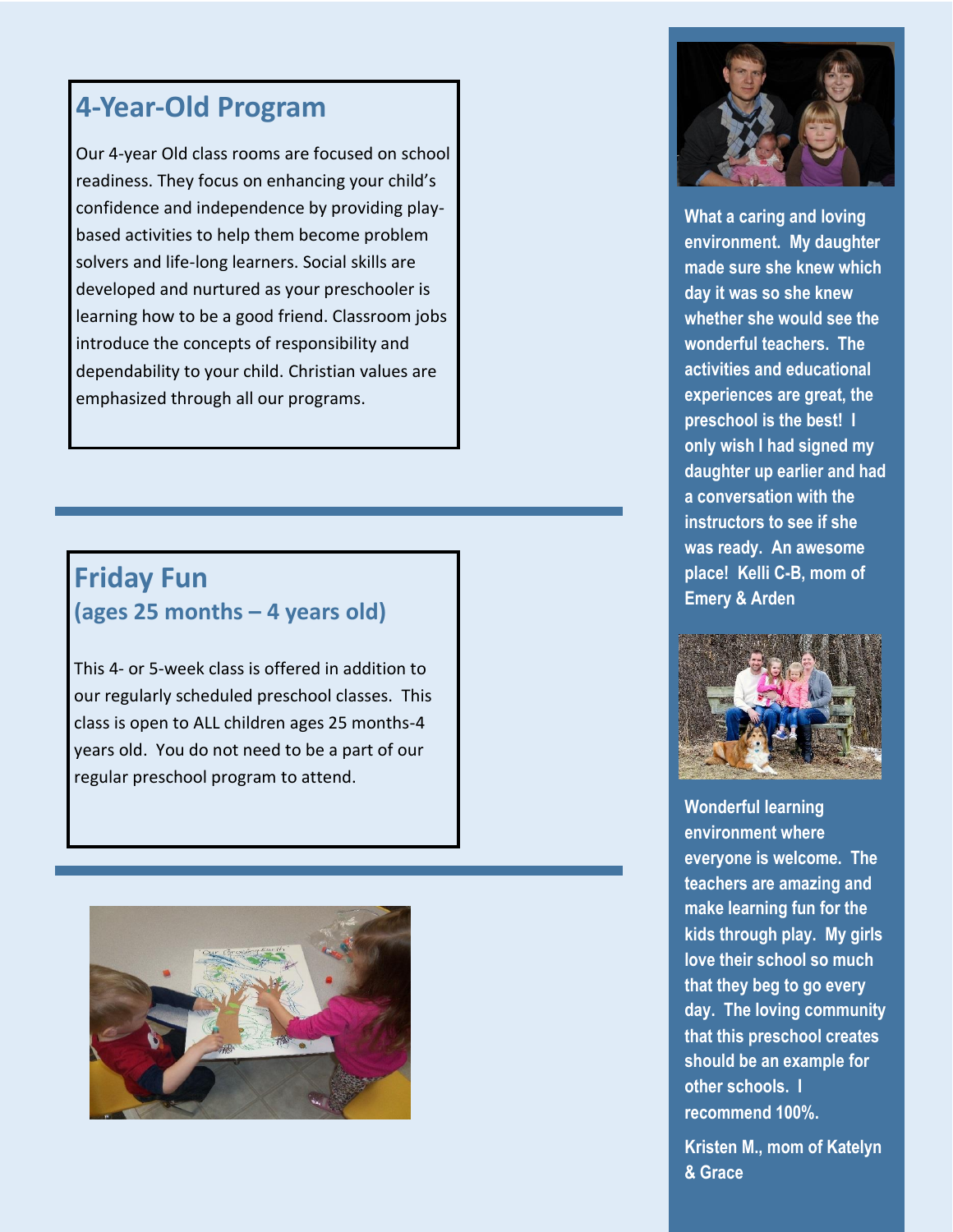### **Outdoor Play**

We have 22 acres of property to explore! Our children spend time outdoors daily, if it's not raining, and the temperature is at least 10 degrees. Hikes around the property, filling our bird feeders, fun on the playground, sledding in winter, Earth day garbage pick-up, and animal track identification are just a few of our fun outdoor activities!



#### **Secure Entry System**

Our doors are locked daily after the children arrive. Guests arriving after class starts, enter the building through our staffed church office.



#### **Snacks**

Snacks are provided daily by our student of the week. We only serve snacks that are safe for ALL children! Allergy lists are distributed to parents so that allergens stay out of the classroom. *We feel this is the best way to be inclusive to all.*



#### **Toilet Training**

Toilet Training is NEVER required to attend any of our classes. Children develop at different rates and we believe in letting the child develop as God intended them. We do not force a timeline on their development.

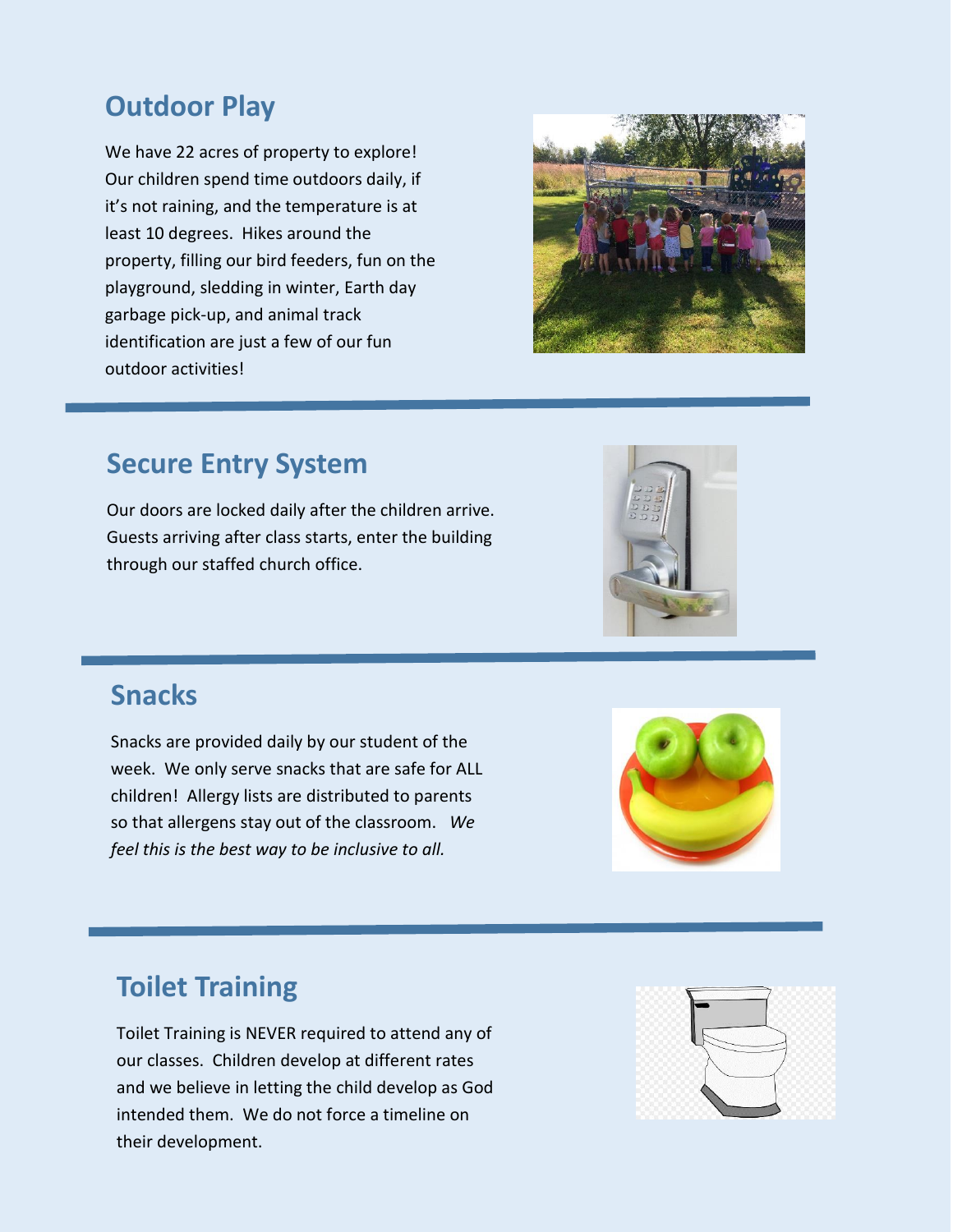## **The Difference is Clear!**

**Christian program** where ALL are welcome! We want the children to know that God made everything and everyone, Jesus loves them more than they can even imagine, and church is a very good place to be. Our program has students from many different churches in the area as well as families who do not have a church home. Also, our church members get 20% off their tuition.

Our entire **staff** has been together for over 11 years now! We love our jobs:)

We never require **potty training** for ANY of our programs. We also have a kid-sized toilet in our classroom bathroom to help kids learn how to use the potty.

There are **22 acres of property** on our grounds. We have a fenced-in area for a playground, but we also hike and explore the rest of the property. We have found all kinds of animal prints, done garbage pick-up hikes for Earth Day, planted flowers, and gone sledding. The kids go outside every single day if it's not raining, and the temperature and wind chill are above 10 degrees.